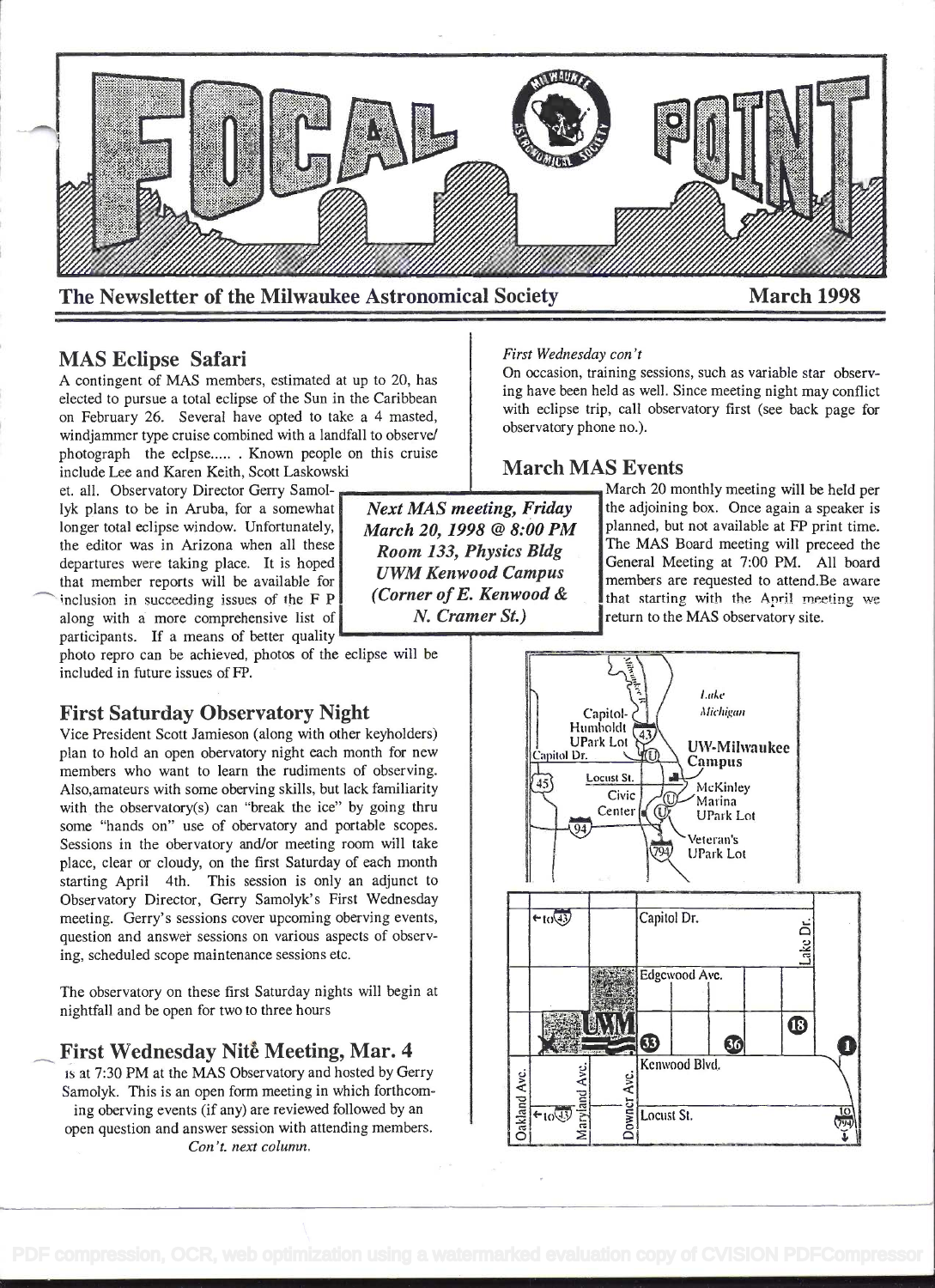# Memo from National Space Society

November 11, 1997

The ISDC (International Space Development Conference) '98 Organizing Committee is pleased to invite each southeast Wisconsin astronomical clubs and societies to join us as a Cooperating Society for the Seventeenth Annual International Space Development Conference of the National Space Society, May 22nd through the 25th, 1998 at the Hyatt Regency Milwaukee, 333 W. Kilbourn Av., Milwaukee, Wis. 53202. ISDC '98 is being hosted by the Lunar Reclamation Society, Inc., the SE Wisconsin chapter of NSS.

The ISDE is a popular space interest conference that draws professionals working in industry, or for NASA,educators, writers, dedicated space enthusiasts and the general spaceinterested public from all walks of life. Registration fees are kept low to encourage widespread attendance. We expect over a hundred technical and general presentations, panel discussions, and workshops on all aspects of the immense topic of space, its exploration,, resource development, economic potential, and eventual settlement. We expect an attendance in the 500-800 range.

Many individuals interested in space had that interest first sparked or cultivated at the end of a telescope. We encour age your club or society to consider various ways of participating. (a) a star party nearby, outdoors, if we can find <sup>a</sup>site near the hotel, Friday evening, first choice, Sunday evening rain date: (b) putting telescopes and other equipment on display in the hotel lobby or in the IiSDC Exhibit Room. Equipment would be guarded;(c) putting on <sup>a</sup>demonstration of astronomy software; (d) making a presentation to interested attendees on topics of mutual interest such as observing the Moon, Planets, and Asteroids and/or an update overview on extra-terrestrial planets, with <sup>a</sup>forcast of discoveries to come; (e) a field trip to a nearby observatory. We would be pleased to discuss any other ideas you may have. Please feel free to call me anytime at 342-0705.

Attached is a copy of conference flyer and registration

In exchange, you will be listed in the Program Book as a Cooperating Society, and your members will be entitled to <sup>a</sup>special registration fee of \$45, good for all IiSDC events and functions. This compares with the current regular fee of \$60 through December 31, 1997, \$75 January 1, '98 through April 30, and \$90 "at-the-door."

Eds Note: Copies of the flyer and registration forms will be available at the March and April meetings.

Board Doings No meeting was held in February. In part this was due to members departing for eclipse cruise.

# Some Observations

The editor apologizes for the haphazard (& cliche filled) March issue of FP. I attempted to do this issue while on <sup>a</sup> month plus winter retreat in Tucson, and without my compputer on site. It turns out, that I also lost access to my E Mail contacts as well. The April issue will be done back in New Berlin, but on a very tight schedule (the last week of March). The emphasis on our fellow amateur astronomers in Tucson in this issue was simply to highlight how another chapter functions (and thrives). Should we try to be just like them? No, I'd be the last to suggest that. I do like the idea that they make a positive effort to help new members more readily discover the intricasies of stellar and planetary observation. To this end, I think Scott Jamieson's "First Saturday nite observatory sessions are a very worthwhile attempt.

Another difference between MAS and TAAA is that we have three excellent domed observatories (two 12" Newtonians and a 25" Cassegrain) that are very lightly used except for <sup>a</sup>few serious amateurs. Admittedly, some light pollution has crept around the club's 11 acre site, but these facilities are still very useful. Z-scope mods will make it even more useful as a CCD imaging tool. By contrast TAAA has \$30,000+ dollars in the bank while looking for a permanent dark site home for a 25" mirror. You would think that in the widespread desert environs of Tucson, AZ, you could find <sup>a</sup>dark desert patch to buy and call home. Unfortunately, <sup>a</sup>closer look shows that large chunks of desirable dark sites are owned by Federal, State, or Reservations who are reluctant to part with property. The other problem is urban sprawl. Some poor amateur, who thought he had bought <sup>a</sup> home on a remote cactus patch with a dark backyard 15 years ago, now finds he is in a close-in suburb of Tucson! A major vehicle for group observing is their frequent star parties at nearby ranches. These are usually well attended.

It's an interesting paradox. Tucson is a locale with lots of usually good observing nites, with an active club still looking for a permanent observing site. In contrast, MAS has to contend with intermittent "good seeing" but has a great <sup>3</sup> domed observatories (plus many portascopes) that is very lightly used. If you tried to replicate the MAS Observatory today, and acquire a new site, it would undoubtably involve several hundred thousand dollars.

Our MAS forebears built a great observing site and did a lot of serious observational data acquisition with it. It's still <sup>a</sup>very usable site and ways to maximize its use should contine to be explored

Lastly, thanks to my wife, Lorraine, for saving MAS <sup>a</sup> bundle by typing the master for the March issue at the local Kinkos print shop. She's not an astronomy buff, and gave up vacation time to help me out....I may be pushing my luck! -Editor

edit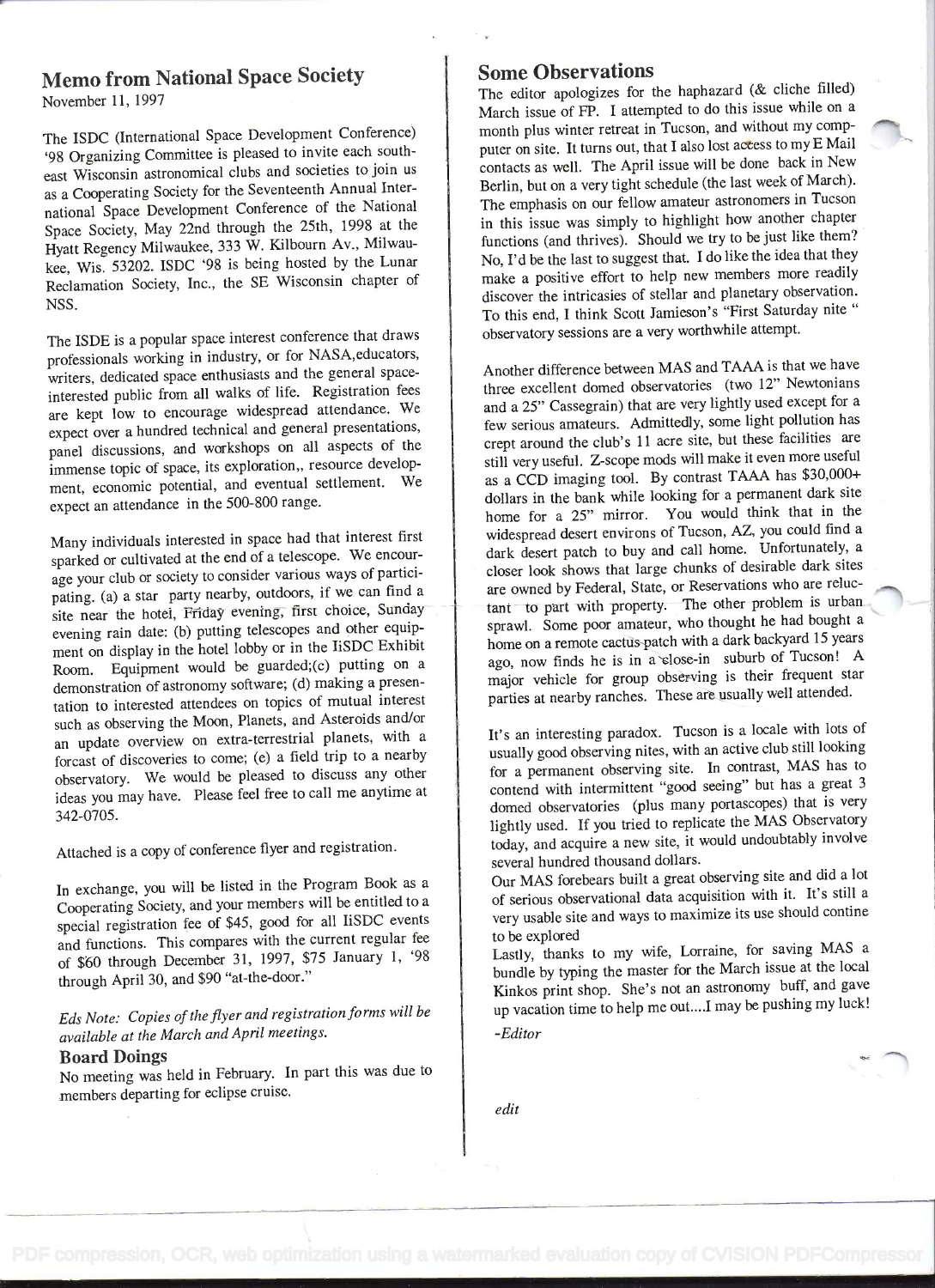# Another Visit to Tucson

Every time I come for a winter sojorn to the Tucson Amateur Astronomy Association, I look forward to the February monthly meeting. It's members nite to give preentations and talks which are diverse and invariably of interest to all. The talks /demos included

An Easy to Build Digital Focuser as an aid to focusing for CCD imagiging given by TAAA member Bill Ball. One of the time consuming problems in CCD imaging is getting the focus exactly at he pixel array plane everytime you set up for a another CCD imaging session. Bill bought an optical encoder to attach to his focuser and also purchased a LCD digital counter as a readout. Normal procedure is to bottom out the focuser, zero the the display, then set to previously determined CCD focus settings. The set-up has al/lOO mm per count scaling with at lesat a 1/lo mm repeatability (depending on the type of focuser). The LCD display/electronics were purchased form Digikey and the Optical encoder (with electronics?) from Digital Corp.

#### Planets This Month

Erich Karkoschka, of the Univ. Of AZ Lunar & Planetary Lab, showed two Hubble/ NICMOS images (taken July 28, <sup>I</sup>9890 minutes apart) of Uranus, clearly showing rotation of several bright Clouds, eight of ten satellites and a Saturnlike particle ring (oval shaped) with a variable density of particles in the ring.

Erich also showed excellent photos of Jupiter with shadows of Io, Callisto. & Ganymede simultaneously traversing the planets surface. He had taken the photos with a borrowed Jniv . of N.M telescope. in Las Cruces, N. M .Sorne asked about the significance of the event. Erich said it did not represent much "science" but was a fairly rare event Less than once per century?).

Foldable Dobsonian Mount I would have like to heard this talk , as a Dob uilder always looking for a way to increase portability. Unfortunately, the speaker was unable to make the meeting.

Image Processing Software Two software packages for processing and enhancing images, Megastar Pro, and MYRA (DOS) ver. 4.5 (\$1000 ?) were reviewed These packages provided various gradient filters (some using fast fourier transform techniques) for enhancing and bringing out various aspects of astro photos.

### 6.5 Meter Mirror repair( for Mount Graham)

Dean Ketelsen showed photos of the recast 6.5 meter mrror that is scheduled for Mt Graham. The original spin casting was compromised by by a leak that developed in the spinning oven. The leak problem was resolved and glass chunks were added to the mirror in proportion to the deficient amount and the entire mirror and added glass were reflowed int he spinning oven. The recast was successful and the final grinding and polishing will be accom plished soon

Dean also exhibited some excellent nite sky photos centered on Orion taken with a F2 Nikon (Kodak elite 100 film) piggybacked on an equatorial drive.

As a side observation, Dean is an example of why TAAA flourishes. He is part of the professional staff at the U of AZ Contnd next Column

#### Visit to Tucson Contnd

Mirror Lab(does the computerized grinding & polishing operations among other things) which is a leader in large mirror technology. Several years ago, Dean was president of TAAA. I called him (out of the blue) where there meeting was. He not only told me about TAAA, He invited me to a star party to ranch south of Tucson and offered me a ride there( Approx. 40 miles),I politely declined the ride but did accept an offer to tour the large scale mirror lab. Talk about a "Johnny Appleseed "of Astronomy. Dean is a highly capable but readily talks to all level of participants in this hobby of ours. Definitely someone to emulate!

# TAAA Board Meeting

The president and board members were gracious enough to allow to sit in on one of their board mettings. I was simply curious how a dynamic club like TAAA operated . There's no question that being at the U. of AZ ,a hub of professional astronomy (Kitt Peak, Large Mirror Lab, Nicmos, Pathfinder etc.) helps contribute to the success of the club. The club has a fair "salting " of membership from the University staff which helps make for a interesting mix.

The board meets on a separate night (from the general meeting nite to allow sufficient time to cover discussion items . A printed Agenda listing major items of discussion with a time estimate of discussion time for each item. between the separate nite, printed agenda ,there is no race to adjournment.

Some items of mutual interest...Investing part of a \$36,'OOO reserve fund in equities to hopeefully build it up at a better rate. The money is set aside for purchasing a dark site for member use and as a home for a 25 inch mirror telescope for the club. This is not unlike our Gifts and memorials fund which grows at a snail's pace.

Another item of interest, NAOA is in the proceess of attempt to "privatize" some of the telescope facilties because of reduced federal funding. Its premature what will become of somre of the smaller scopes. TAAA is queriing the feasabilty of amateur sponsorship and potential costs involved, If the door was open to somethimng like a 50inch cassegrain, perhaps even an amateur consortium might be feasable.The club is just making some preliminary inquiries.

# Observer Reports

I'm looking for MAS individuals to give me reports on their latest obsevations & experiences, in an effort to keep the focus of this newsletter on astronomy activities I will be happy to assist any member with the write-up, scan photos etc..

I would also like to develop a forthcomimg astro events section which helps newer members to participate in this hobby, but without parroting S7T or Astronomy. I'm exploring a couple of sources that I may try as trial balloons.

Lastly, It would be nice to use FP as a"clarion" to attract more member participation in grazes, occultations, VSO, etc. if an appropriate lead time  $(1 \text{ to } 1 \text{ &1/2} \text{ months})$  can be established for pushing these events.